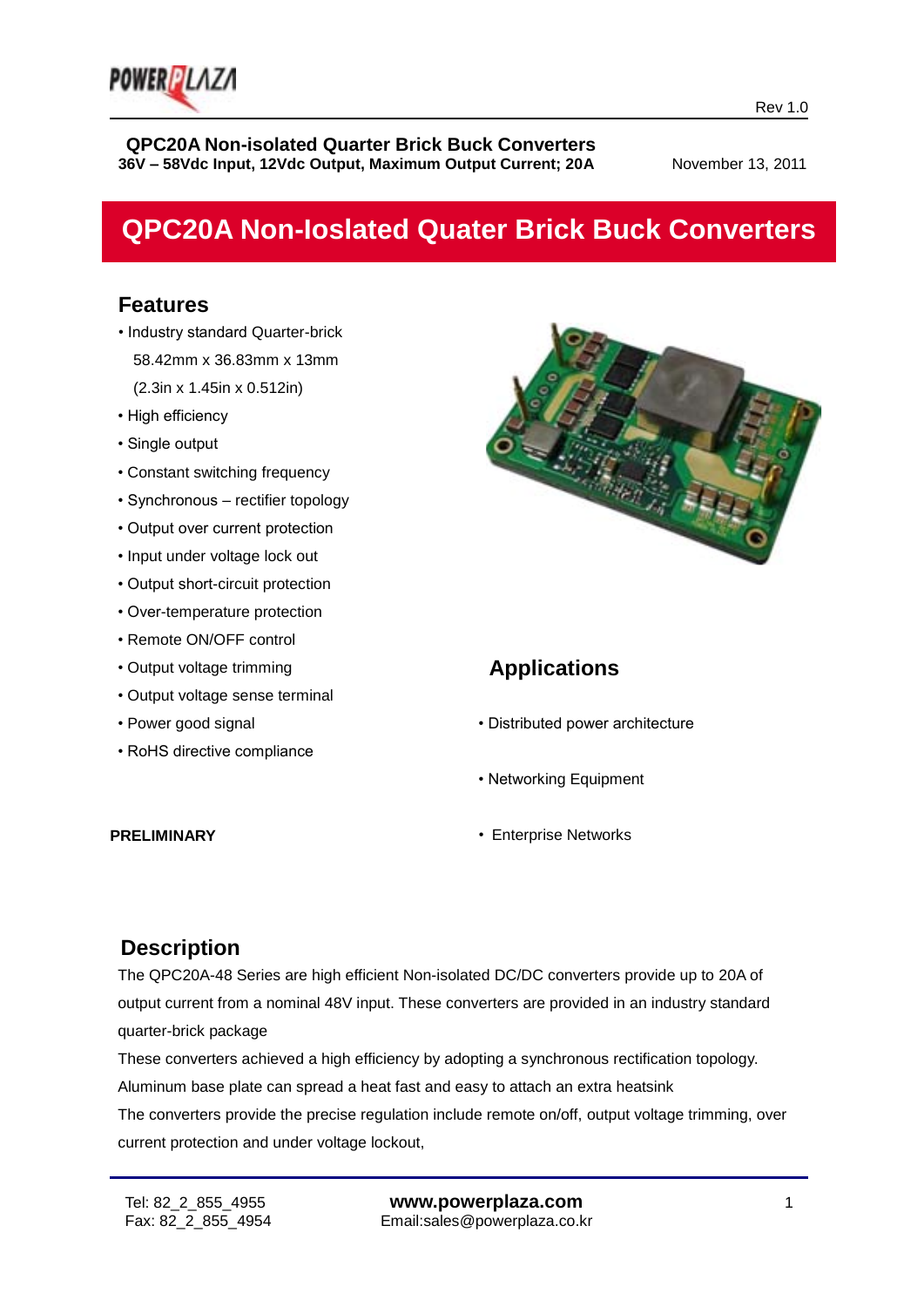

.

#### **QPC20A Non-isolated Quarter Brick Buck Converters 36V - 58Vdc Input, 12Vdc Output, Maximum Output Current; 20A** November 13, 2011

# **Absolute Maximum Ratings**

| <b>Parameter</b>                     | Min    | <b>Typ</b>               | <b>Max</b> | Unit         | <b>Notes</b> |
|--------------------------------------|--------|--------------------------|------------|--------------|--------------|
| Input Voltage Continuous             | $-0.3$ | $\overline{\phantom{0}}$ | 60         | Vdc          |              |
| <b>Operating Ambient Temperature</b> | $-40$  | $\overline{\phantom{0}}$ | 85         | $^{\circ}$ C |              |
| Storage Temperature                  | -40    | -                        | 125        | $^{\circ}$ C |              |
| I/O Isolation                        | -      | $\overline{\phantom{0}}$ |            | Vdc          |              |

Stresses in excess of the absolute maximum ratings can cause permanent damage to the device

# **Electrical Specifications**

#### **Input Characteristics**

| <b>Parameter</b>                      | <b>Symbol</b> | <b>Min</b> | <b>Typ</b> | <b>Max</b> | <b>Unit</b> |
|---------------------------------------|---------------|------------|------------|------------|-------------|
| Operating voltage Range               | Vin           | 36         | 48         | 58         | Vdc         |
| Input current at 36V                  | lin           |            |            | 7.07       | A           |
| Input current at 55V                  |               |            |            | 4.30       | A           |
| Input reflected ripple current        |               |            | 10         |            | mA          |
| (Reflected ripple current through     |               |            |            |            |             |
| A 10uH source inductor at nominal     |               |            |            |            |             |
| input voltage and rated load current) |               |            |            |            |             |
| Input Under voltage Lockout           | Vin, UVLO     |            |            |            |             |
| (adjustable)                          |               |            |            |            |             |
| - Turn-on Threshold                   |               |            | 33         |            | Vdc         |
| - Turn-off Threshold                  |               |            | 32         |            | Vdc         |
| Input Overvoltage shutdown            | Vin, OVLO     |            | <b>NO</b>  |            |             |
| - Turn-off Threshold                  |               |            |            |            | Vdc         |
| Input Ripple Rejection voltage        | Vjac          |            |            |            | Vdc         |
| (Pk to Pk)                            |               |            |            |            |             |
| No load Input current(@48V)           |               |            | 60         |            | mA          |
| Input standby current                 |               |            | 1          |            | mA          |
| (Remote on/off control)               |               |            |            |            |             |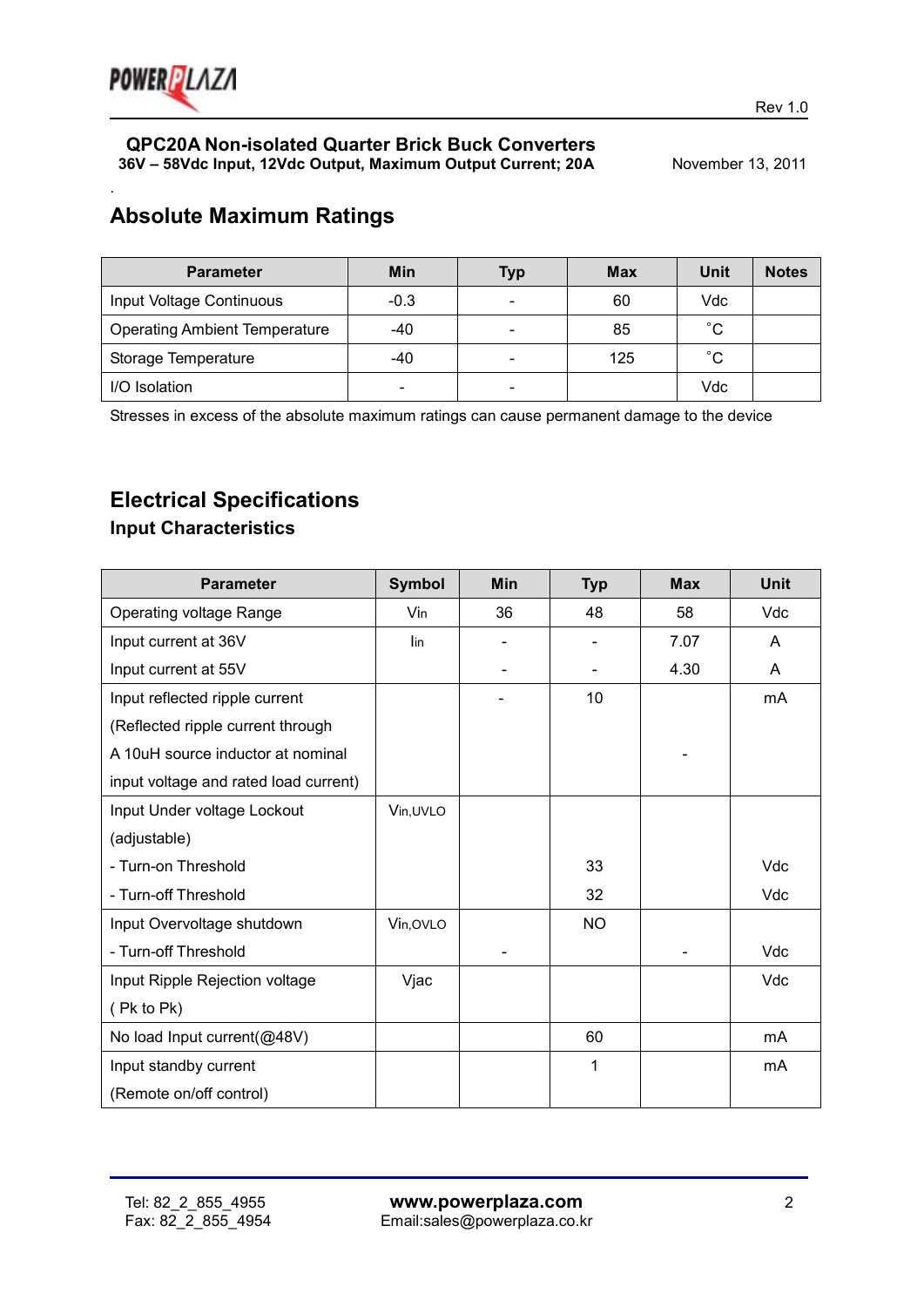

## **Output Characteristics**

T<sub>A</sub> =  $+25^{\circ}$ C Vin = 36  $\sim$  60V unless otherwise specified

| <b>Parameter</b>                                    | <b>Symbol</b> | Min         | <b>Typ</b>               | <b>Max</b>     | <b>Unit</b> |
|-----------------------------------------------------|---------------|-------------|--------------------------|----------------|-------------|
| Output Voltage Set-point                            | Vo, set       |             | 12                       |                | Vdc         |
| <b>Output Current</b>                               | lo            | $\mathbf 0$ | $\overline{\phantom{0}}$ | 20             | A           |
| Output Regulation;                                  |               |             |                          |                |             |
| - Line Regulation                                   |               |             | ±0.3                     |                | $\%$        |
| - Load Regulation                                   |               |             | ±0.4                     |                | %           |
| - Temp Regulation                                   |               |             |                          |                |             |
|                                                     |               |             |                          |                |             |
| <b>Output Current Limit</b>                         |               |             | 26                       | $\blacksquare$ | A           |
| Short circuit current (input)                       |               |             |                          |                | A           |
| Output Ripple and noise                             |               |             | 120                      |                | mVp-p       |
| (Vin = 48V, and $lo = 20A$ .)                       |               |             |                          |                |             |
| Efficiency                                          |               |             | 94.5                     |                | $\%$        |
| $(100\% \text{ of max } I_0, \text{ V}_{in} = 48V)$ |               |             |                          |                |             |
| <b>Dynamic Load Response</b>                        |               |             | ±100                     |                | mV          |
| (1uF Ceramic & 15uF Tantalum,                       |               |             |                          |                |             |
| 25% to 50 %, 50% to 25%,                            |               |             |                          |                |             |
| $di/dt = 0.1A/us)$                                  |               |             |                          |                |             |
| Recovery Time                                       |               |             | 100                      |                | us          |
| (with in 1% Nominal Vo, 300us at max)               |               |             |                          |                |             |
| Rising Time (From 10% to 90% of                     |               |             | 20                       |                | ms          |
| output voltage)                                     |               |             |                          |                |             |
| Turn - on overshoot                                 |               |             | 5                        |                | $\%$        |

# **Isolation Specifications**

| <b>Parameter</b>             | Symbol      | Min    | <b>Typ</b>               | <b>Max</b> | Unit      |
|------------------------------|-------------|--------|--------------------------|------------|-----------|
| I/O Isolation Voltage        |             | $\sim$ | $\overline{\phantom{a}}$ |            | Vdc       |
| <b>Isolation Resistance</b>  | <b>RISO</b> |        |                          |            | $M\Omega$ |
| <b>Isolation Capacitance</b> | Ciso        |        |                          |            | рF        |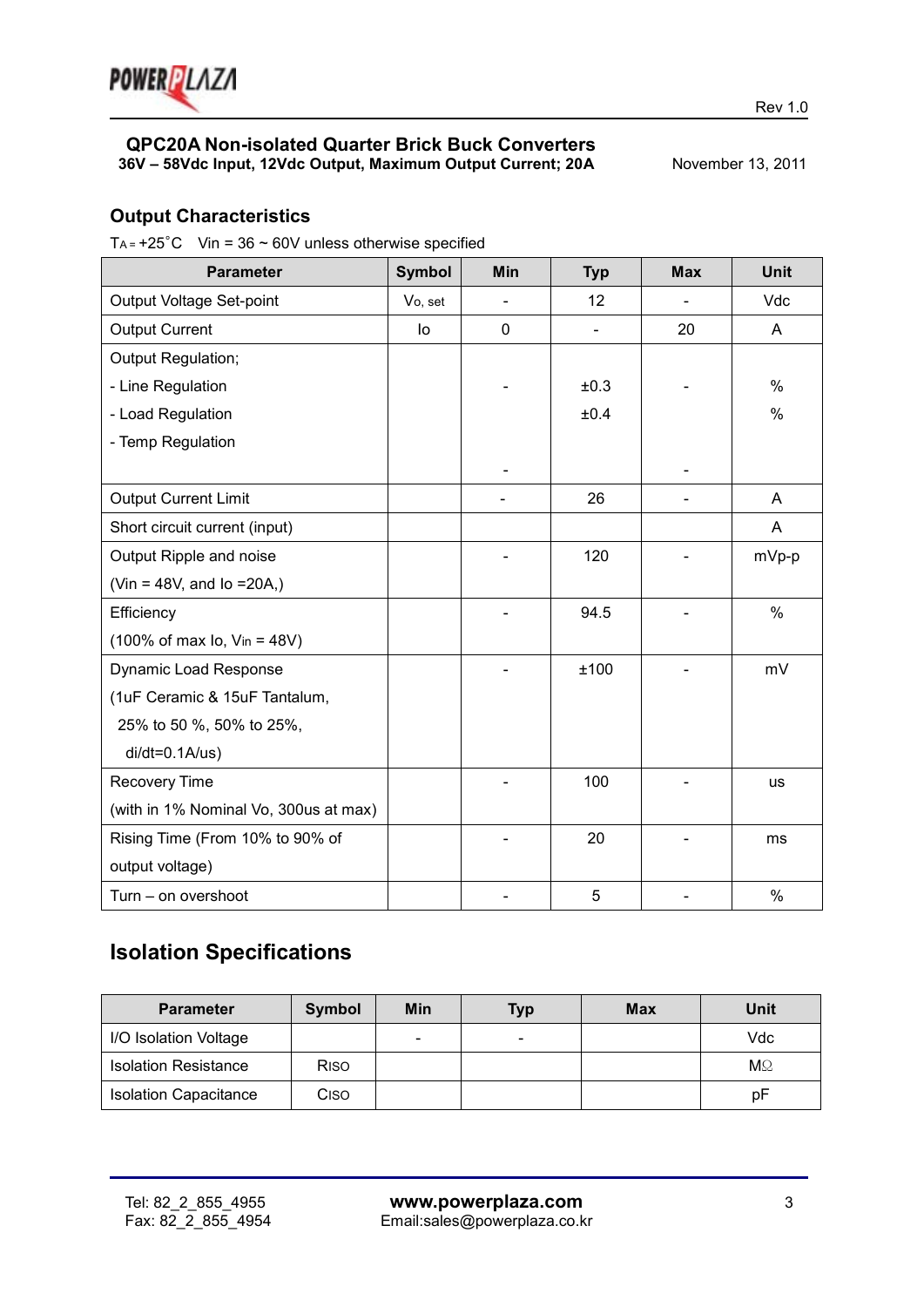

# **General Specifications**

| <b>Parameter</b>           | <b>Symbol</b> | Min | <b>Typ</b>       | <b>Max</b>               | <b>Unit</b> |
|----------------------------|---------------|-----|------------------|--------------------------|-------------|
| <b>Switching Frequency</b> |               |     | 250              | -                        | <b>KHz</b>  |
| Remote ON/OFF control      |               |     |                  |                          |             |
| - Positive Logic           |               |     |                  |                          |             |
| On = $open$ ,              |               |     |                  |                          |             |
| short to GND               |               | 0   |                  | 0.8                      | Vdc         |
| $Off = high$               |               |     |                  |                          |             |
| Over Temperature           |               |     | 120              |                          | $^{\circ}C$ |
| Protection                 |               |     |                  |                          |             |
| <b>MTBF</b>                |               |     |                  | $\overline{\phantom{a}}$ |             |
| <b>Dimensions</b>          |               |     | 58.42x36.83x13   |                          | mm          |
|                            |               |     | (2.3x1.45x0.512) |                          | (in)        |
| Weight                     |               |     | 40               |                          | Grams       |

# **Environmental**

| <b>Parameter</b>             | Symbol | Min   | Typ                      | <b>Max</b> | <b>Unit</b>  |
|------------------------------|--------|-------|--------------------------|------------|--------------|
| <b>Operating Temperature</b> |        | -40   |                          | $+85$      | $^{\circ}C$  |
| <b>Operating Humidity</b>    |        | 30    | $\overline{\phantom{0}}$ | 95         | %            |
| (RH non-condensing)          |        |       |                          |            |              |
| Storage Temperature          |        | $-55$ |                          | $+125$     | $^{\circ}$ C |
| Shock                        |        |       |                          |            |              |
| Vibration                    |        |       |                          |            |              |
|                              |        |       |                          |            |              |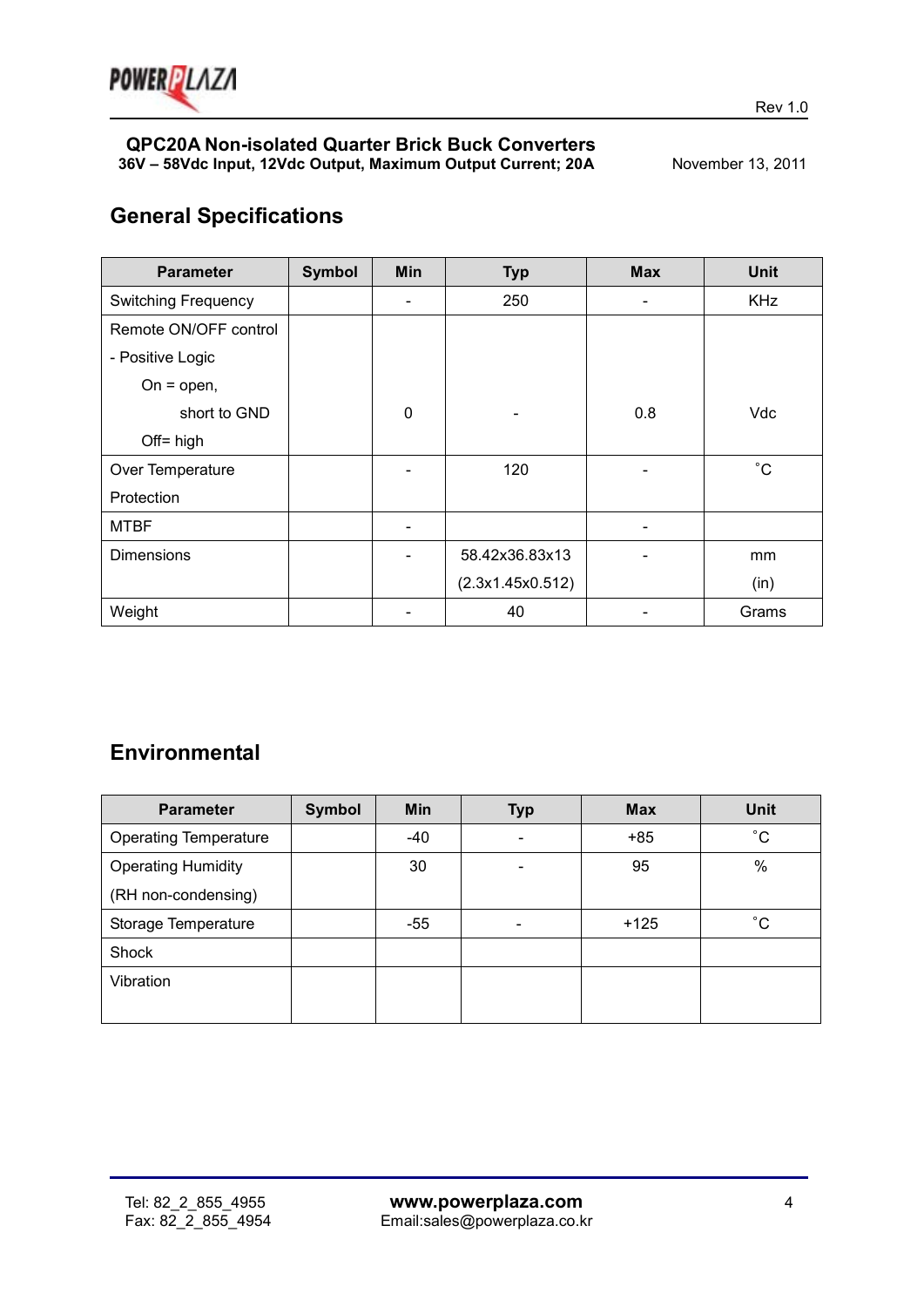

# **Characteristic Curves**

**Efficiency vs Load**



**Efficiency vs Input volage** 

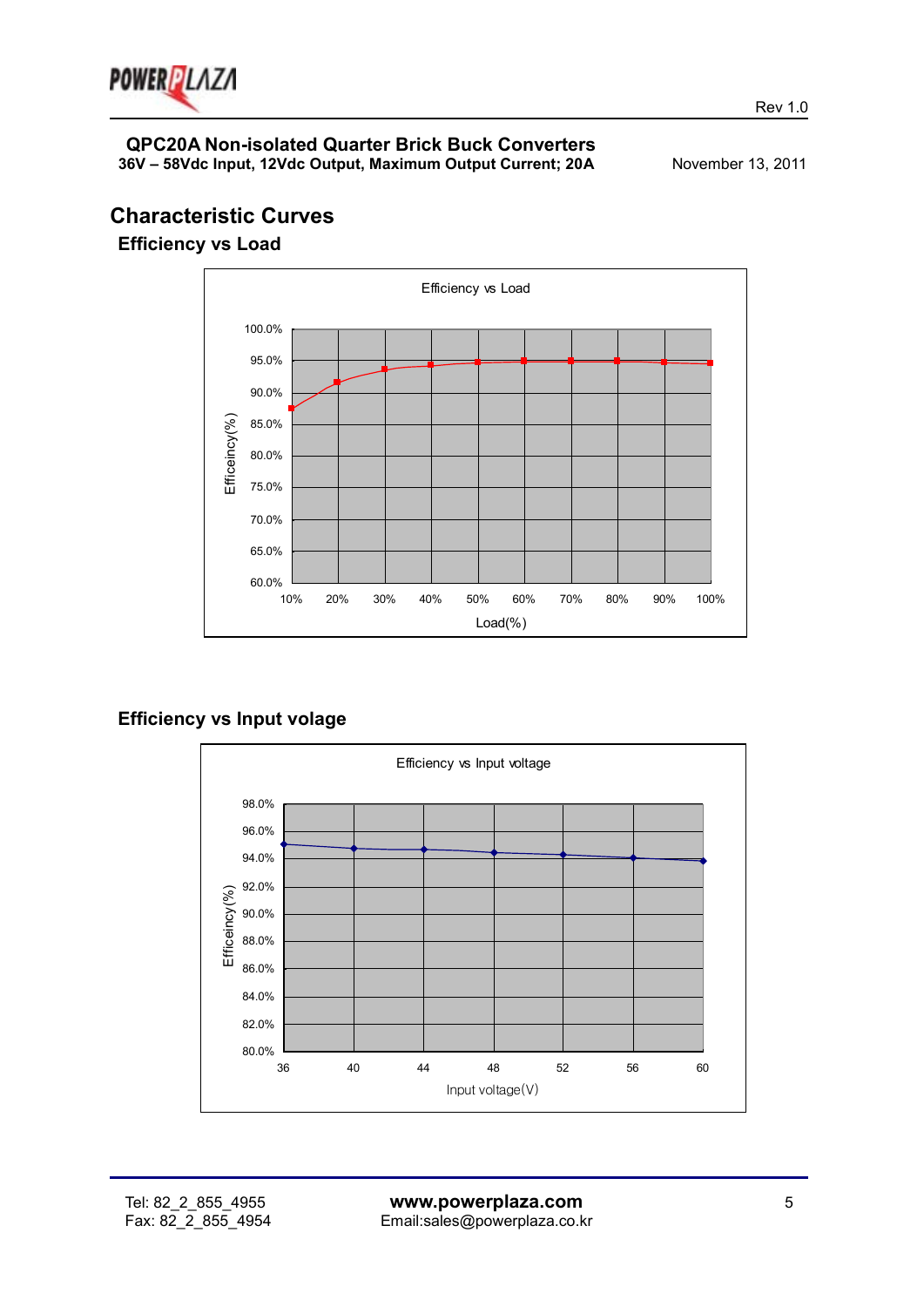

#### **Turn-on from Vin**



Turn-on waveform using input switch at 25°C Vin=48V, Vo@Full load

#### **Turn-off from Vin**



# Turn-off waveform using input switch at 25°C Vin=48V, Vo@Full load

#### **Output Ripple/Noise**



Vin = 48Volts Vo @Full load, At 25°C

#### **Output Load Transient Response**  MONAGY ET 1306 10 2011



Vin = 48V, Vo @ 5A to 10A ( 25% to 50%), Slew Rate= 0.1A/usec, Frequency = 1KHz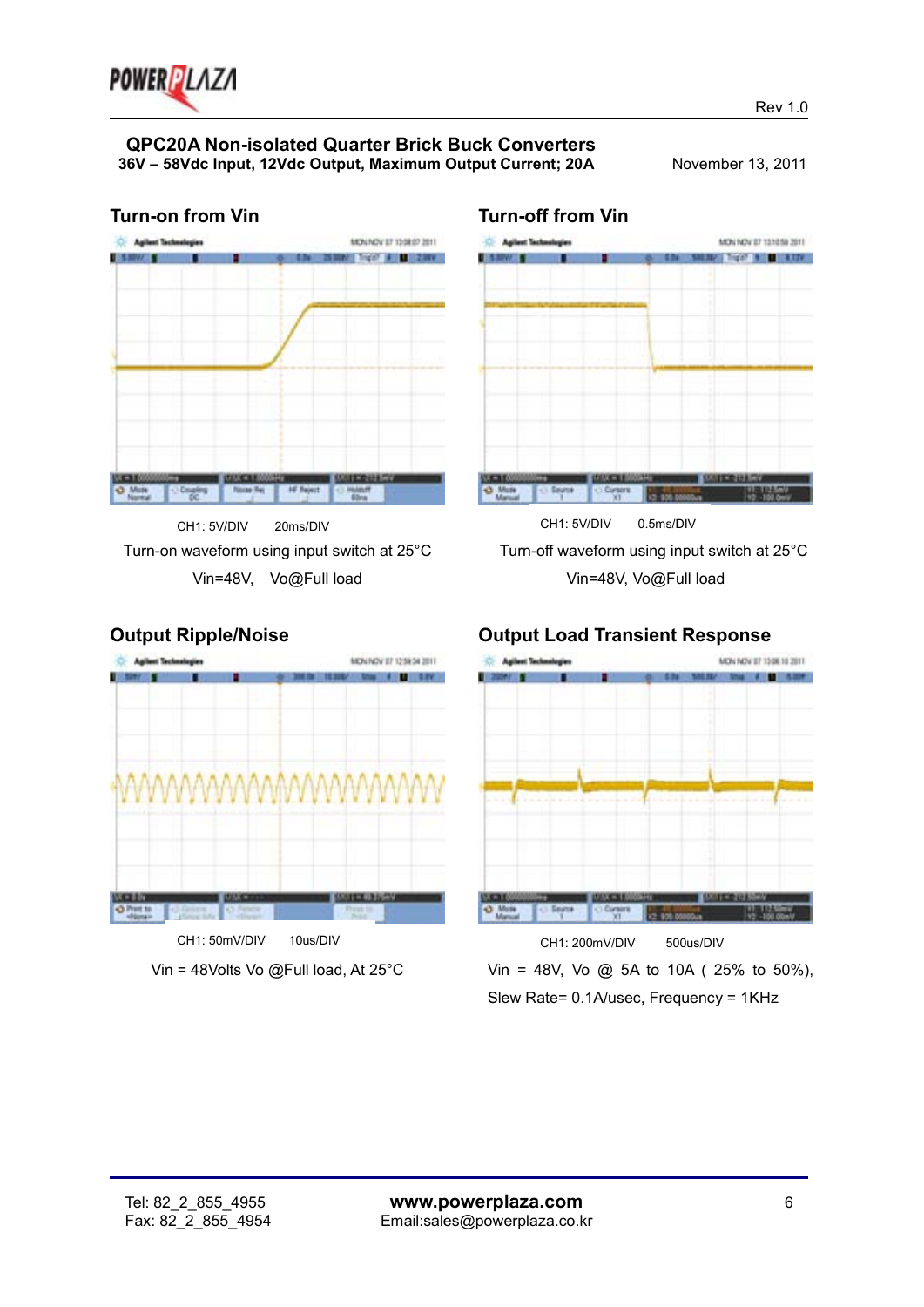

# **QPC20A Non-isolated Quarter Brick Buck Converters**

**36V – 58Vdc Input, 12Vdc Output, Maximum Output Current; 20A** November 13, 2011



#### CH1: 200mV/DIV 5us/DIV

#### **Input Reflected Ripple Current**



#### **Thermal Derating Curves - Tref = 120**°**C**

# **TEST Configurations**

### **Basic connection**



# **Input Reflected Ripple Current Test**



# **Output ripple and noise Test**



\* Conductor from Vout-pins to capacitors = 50mm (1.97in)

#### PREPARING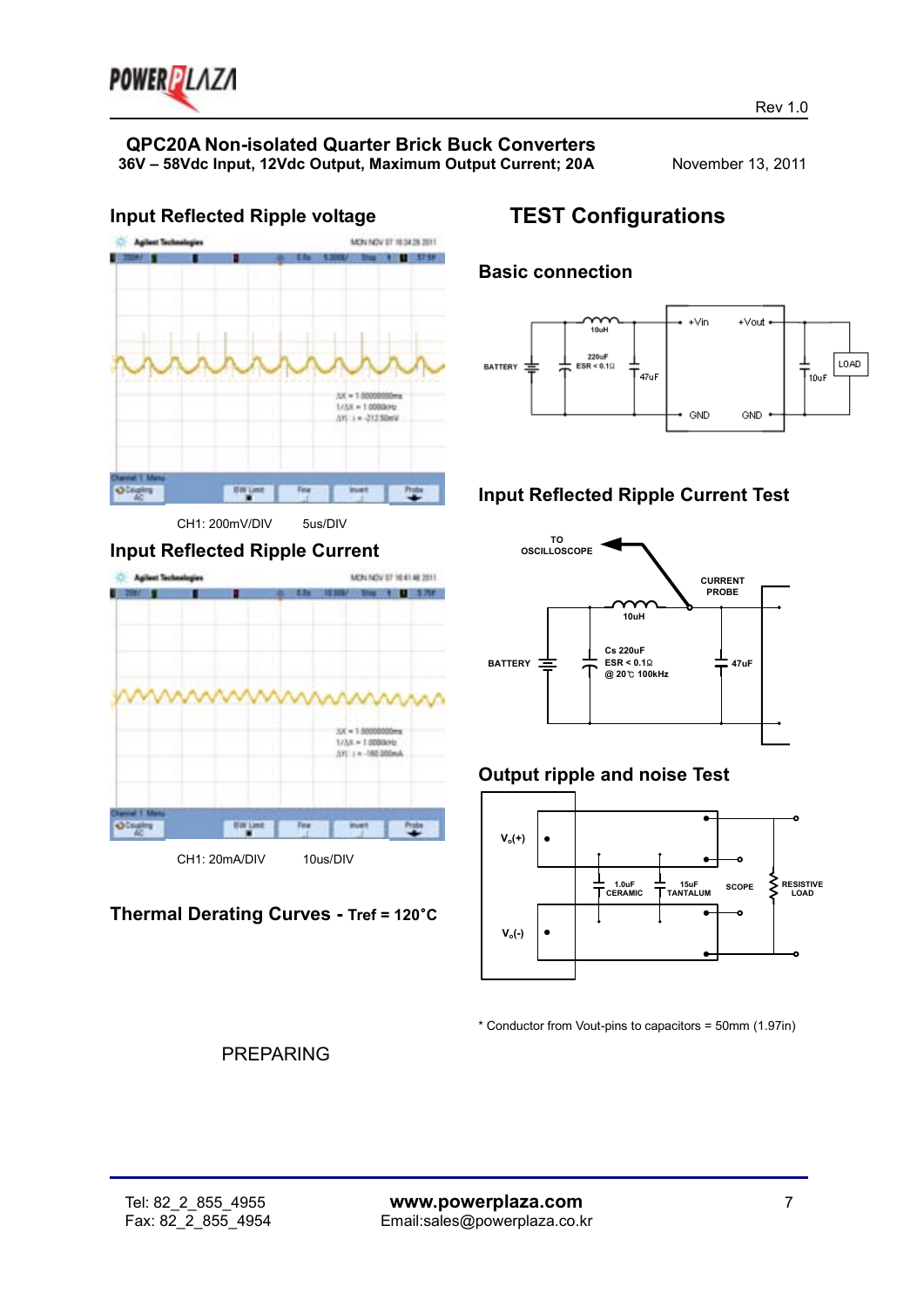



**Output Voltage and Efficiency Test** 

\*All measurements are taken at the module terminals when Socketing, place Kelvin connections at module terminals to Avoid measurement errors due to socket contact resistance **Efficiency** 

$$
\eta = \left(\frac{[V_O(+) - V_O(-)] \times I_O}{[V_{in}(+) - V_{in}(-)] \times I_{in}}\right) \times 100\%
$$

# **Definition of reference temperature (Tref)**

The reference temperature is used to monitor the temperature limits of the product. Temperature above maximum Tref is not allowed and may cause degradation or permanent damage to the product. Tref is also used to define the temperature range for normal operating conditions. Tref is defined by the design to guarantee safety margins, proper operation and high reliability of the module.

\*Mechanical Information on page 12 for Tref

#### **Thermal Considerations**

The DC/DC converters are designed to operate in different thermal environments and sufficient Cooling must be provided to ensure reliable operation. Cooling is achieved mainly by conduction which is dependant on the airflow across the converter. Increased airflow enhances the cooling of the converter.

The Output current Derating graph found in the output section for each model provides the available output current vs. ambient air temperature and air velocity at Vin = 48V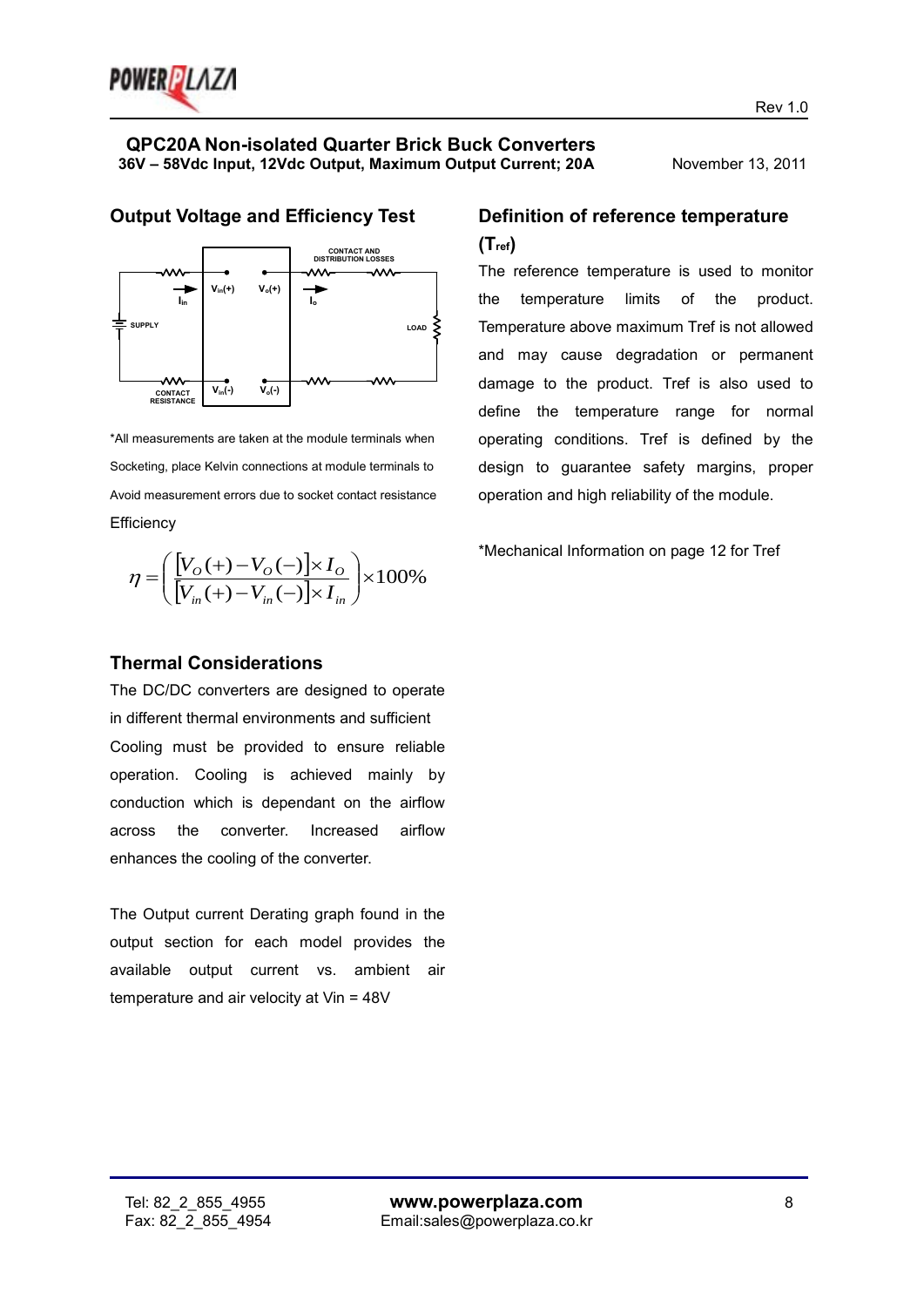

## **Feature Description**

#### **I/O Filtering and Noise Reduction**

 To minimize the ripple and noise of the input voltage, Low-ESR polymer and ceramic capacitors are required at the input of the converter.

#### **Remote ON/OFF Control (RC)**

Without turning the input on and off, the output can be enabled and disabled using this function. This function is useful for sequence control when building multiple output power supplies. This control circuit is on the input side using the RC terminal pin. RC's ground is the input –Vin terminal. When not using this function, open RC to input –Vin terminal.



| <b>RC</b> level for <b>INPUT-V</b> | OUTPUT |
|------------------------------------|--------|
| Open or short to GND               | ON     |
| High                               | OFF    |

#### **Output voltage trimming**

Output voltage can be variable by using trim pin. With additional fixed resistor between trim pin and output pin, designer can drop output voltage. Also, designer can increase output voltage by inserting fixed resistor between trim pin and GND pin.

 Trim-resistor values also can be calculated by those equations in the below.



Rdown = 28.5 2.49x(Vo 0.6)

Vo : Desired output voltage Calculated value is a KΩ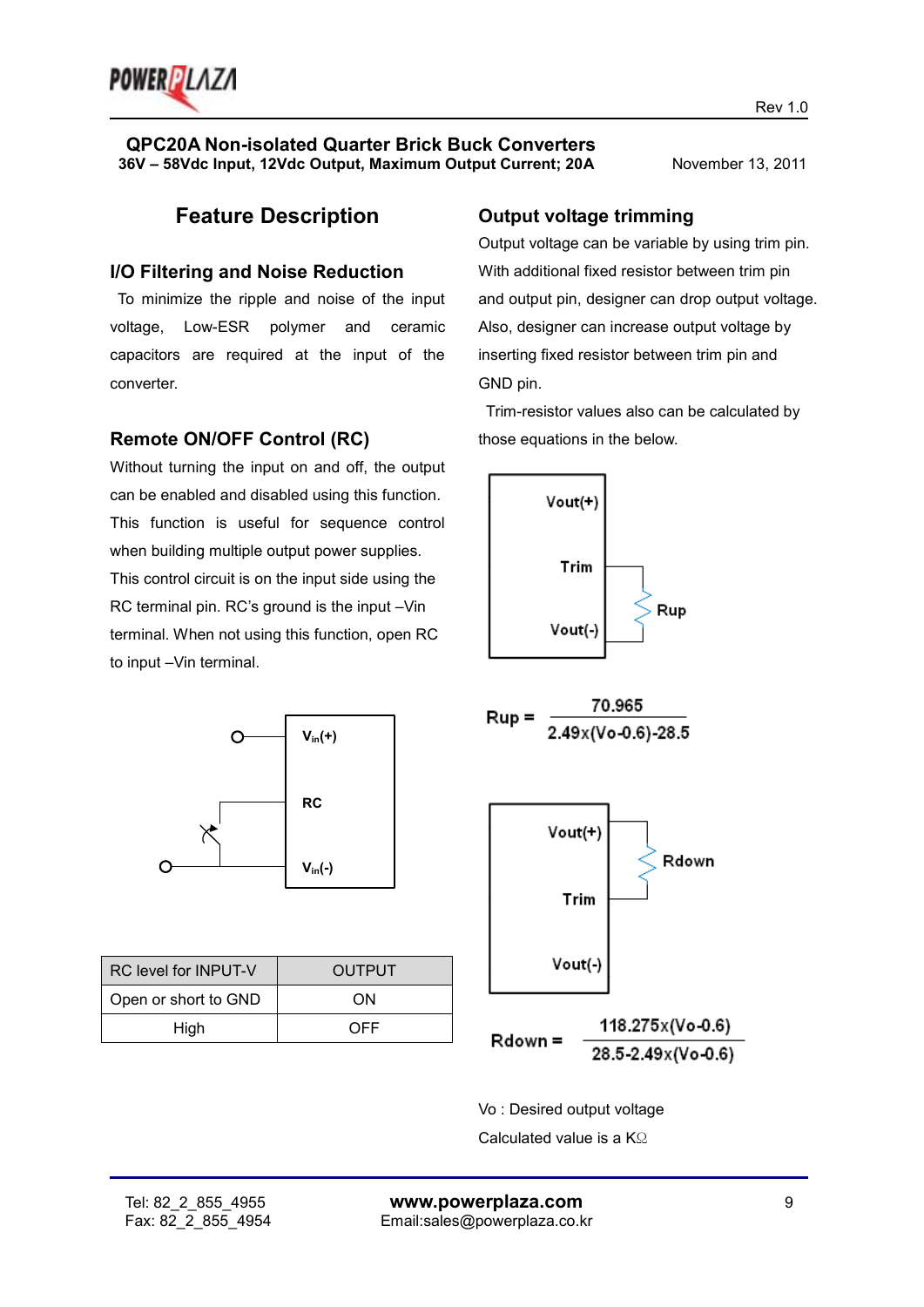

#### **Output voltage sense terminal**

The Remote sense function correct a voltage drop caused by conduction loss(I x R). Sense pin should be connected to Vout(+) at the point where regulation is desired. Trim and sense function can increase an output voltage, but adjusted output power must not beyond its maximum rating.

 If sense function is not being used, leave sense pin disconnected.

#### **Over current Protection (OCP)**

To provide protection in an output overload condition, the module is equipped with internal current-limiting for unlimited duration. If the output current exceeds the current limit inception value , the module enters into the hiccup mode operation, where if shuts down and automatically attempts to restart. As long as the fault condition exits, the module will remain in this hiccup mode, and can sustain this mode of operation until the over current fault condition is corrected.

#### **Over Temperature Protection (OTP)**

The converters are protected from thermal overload by an internal over temperature shutdown circuit.

When Tref as defined in thermal consideration section exceed 120°C the converter will shut down. The DC-DC converter will make continuous attempts to start up and resume normal operation automatically when the temperature has dropped below the temperature threshold.

# **Soldering Information – Through Hole Mounting**

The product is intended for through hole mounting in a PCB, When wave soldering is used, the temperature on the pins is specified to maximum 260°C for maximum 10 seconds when hand soldering, care should be taken to avoid direct contact between the hot soldering iron tip and the pins for more than a few seconds in order to prevent overheating.

# **Delivery package information**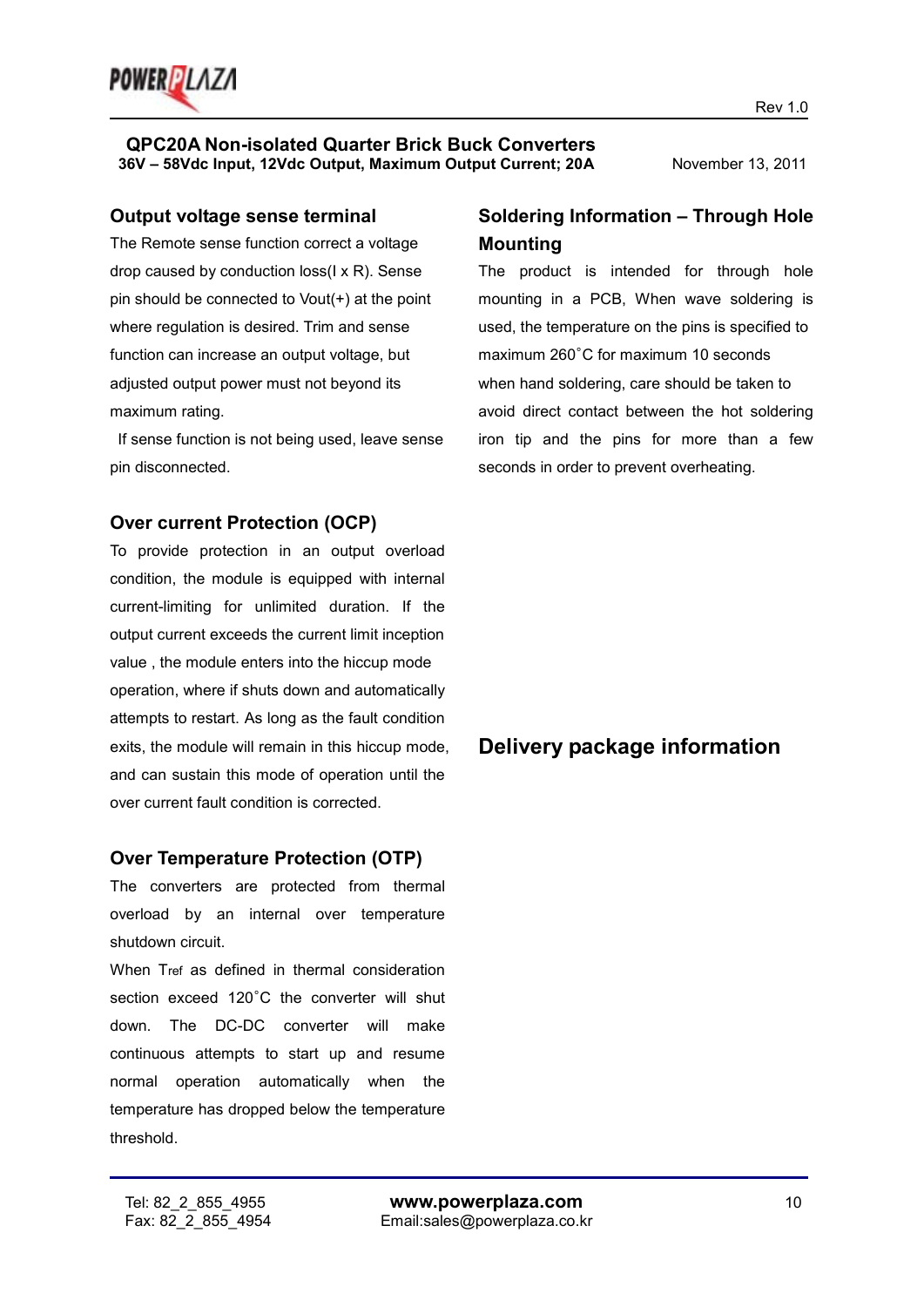

# **Pin assignments**



| <b>PIN NO</b> | <b>NAME</b>    | <b>FUNCTION</b>                              |  |
|---------------|----------------|----------------------------------------------|--|
| 1             | $Vin(+)$       | Positive terminal for 48V BUS                |  |
| 2, 4          |                | No Pin                                       |  |
| 3             | ON/OFF         | Logic signal reference to Vin(-) to Turn the |  |
|               |                | converter ON/OFF                             |  |
| 5             | <b>GND</b>     | Common Ground                                |  |
| 6             | $Vout(+)$      | Positive terminal for 12 Vout                |  |
| 7             | +Sense(Option) | Positive sense terminal                      |  |
| 8             | Trim           | Output voltage trim terminal                 |  |
| 9             | PG(Option)     | Power good signal                            |  |
| 10            | <b>GND</b>     | Common Ground                                |  |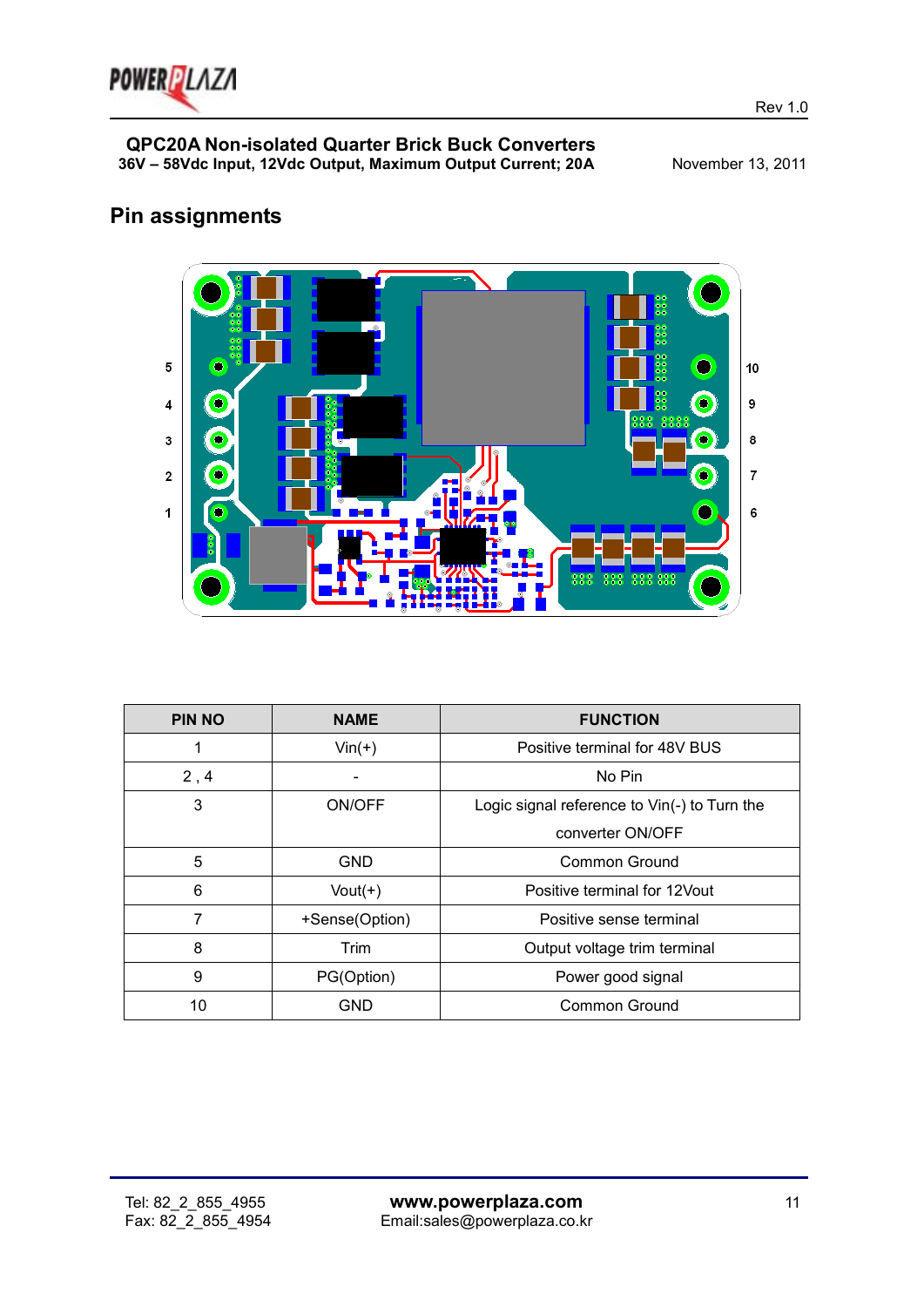

**Mechanical Specification** 

#### **QPC20A Non-isolated Quarter Brick Buck Converters 36V – 58Vdc Input, 12Vdc Output, Maximum Output Current; 20A** November 13, 2011

# **T**<sub>ref</sub>  $\overline{5}$  $10$ Ō  $\overline{\mathbf{4}}$ o 9 3 G  $\overline{c}$ G  $\overline{z}$  $\overline{1}$ 6 TOP VIEW 0.641 (16.3) 504 (12.8) SIDE VIEW  $6 - 0.05(1.3)$  $2 - 0.07(1, 8)$ Ō  $0.6(15.24)$  $0.6(15.24)$ O  $.3(7.62)$  $\circ$  $2.0(50.8)$

# RECOMMENDED PAD LATOUT

All dimensions are inches and (mm)